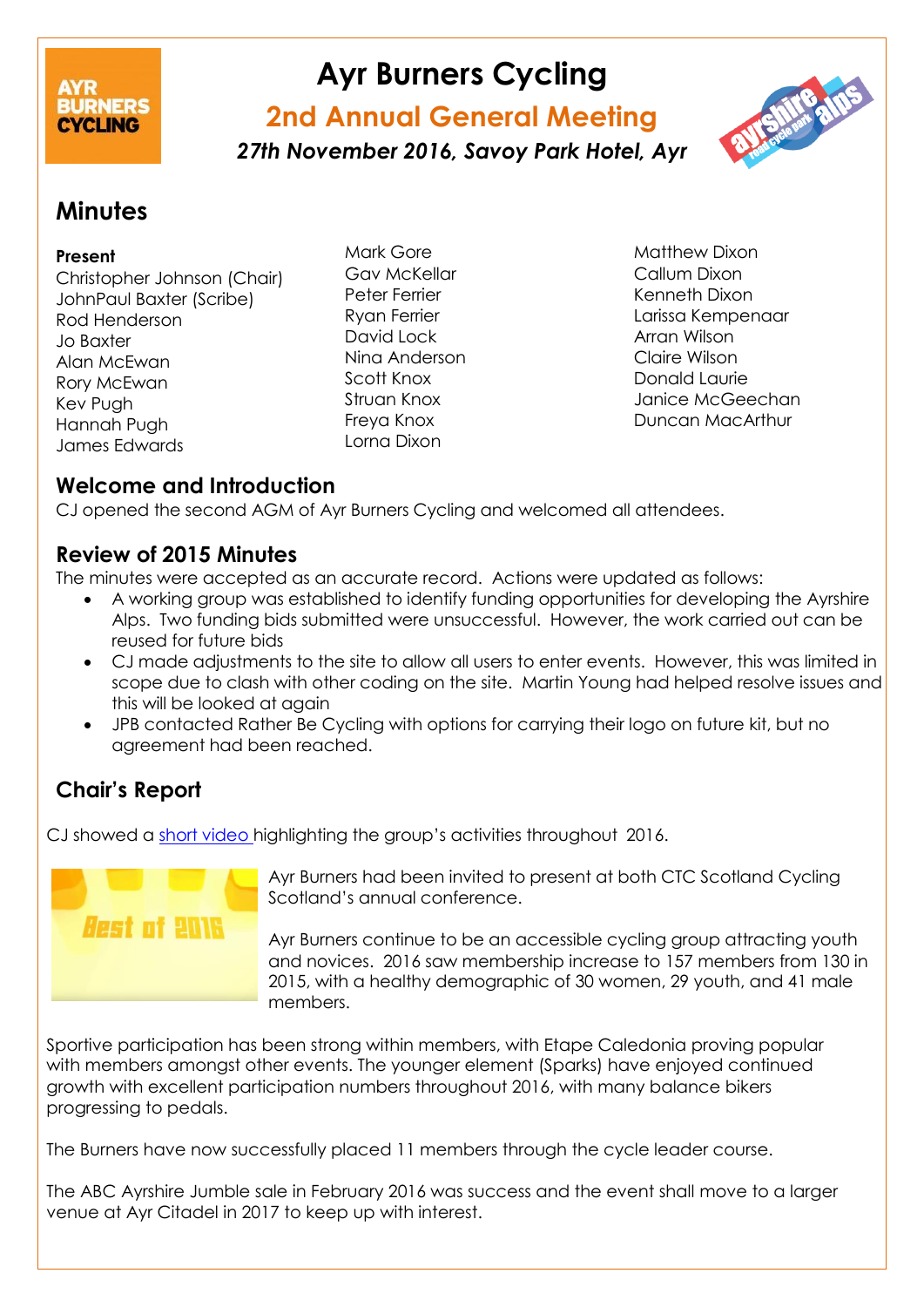The partnership with the Active Travel Hub saw 300 participants across various events throughout 2016, with the biggest success being the Treasure Hunt with over 40 families attending.

The ABC participation in the nationwide Big Bike Revival scheme through Cycling UK (formerly CTC) saw the group involved in large open events such as the Culzean Bike Festival, attracting new participants as well as additional funding of assets for ABC.

CJ was pleased to see ABC have healthy and constructive involvement in the Holmston Road debate that centered around the need for quality cycling infrastructure both locally and nationally.

The Ayrshire Alps project has also increased in terms of profile and coverage with the highly successful Sportive in August, and the forthcoming feature in the January 2017 edition of Cycling Plus.

Diverse cycling will still be a key ABC feature in 2017 through Adventure rides which utilize the great tracks and off-road networks within the area.

CJ paid special thanks everyone involved in the AA sportive and remarked on the fantastic feedback that the ABC members received from the cycling community.

#### **Treasurer's Report**

RH tabled the budget for Ayr Burners Cycling as calculated on the  $22<sup>nd</sup>$  November 2016.

#### **Ayr Burners**

**Profit And Loss Account** 

For the year ended 31 December 2016

|                   |                              |          | 2016      |          | 2015    |
|-------------------|------------------------------|----------|-----------|----------|---------|
|                   |                              |          | £         |          | £       |
| Income            | <b>Bidons</b>                | 130      |           |          |         |
|                   | <b>Charity Fundraising</b>   |          |           | 303      |         |
|                   | Club Kit                     | 1,862    |           | 3,134    |         |
|                   | Donation                     | 92       |           |          |         |
|                   | <b>Event Income</b>          | 2,039    |           | 3,079    |         |
|                   | Membership fees              | 911      |           | 855      |         |
|                   | Sponsorship                  | 2,694    |           | 4,980    |         |
|                   | <b>T</b> shirts              | 102      |           |          |         |
|                   |                              |          | 7,831     |          | 12,352  |
| <b>Expenses</b>   | Charity                      |          |           | (310)    |         |
|                   | Club / Event Equipment       | (2,807)  |           | (2, 458) |         |
|                   | Club Kit Purchase            | (3,647)  |           | (1,900)  |         |
|                   | Club Trip                    | (266)    |           |          |         |
|                   | Cyling Body Membership       | (75)     |           | (275)    |         |
|                   | <b>Event Costs</b>           | (2, 732) |           | (559)    |         |
|                   | <b>Promotional Materials</b> |          |           | (46)     |         |
|                   | <b>T</b> Shirts              | (350)    |           |          |         |
|                   | <b>Water Bottles</b>         | (1,002)  |           |          |         |
|                   | Web Hosting Fee              | (107)    |           | (220)    |         |
|                   |                              |          | (10, 986) |          | (5,768) |
| Net (loss)/profit |                              |          | (3, 155)  |          | 6,584   |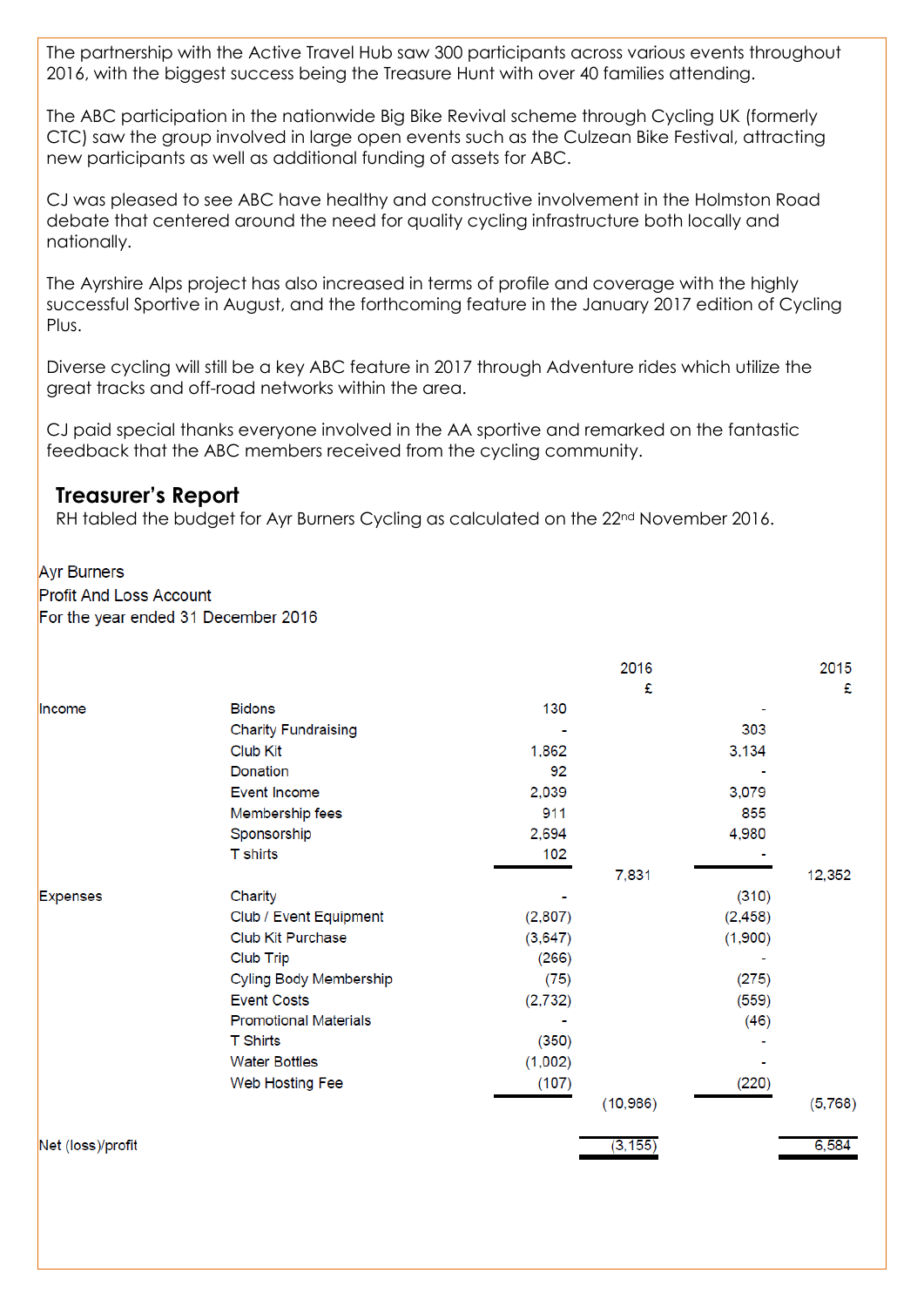The accounts were accepted by the group.

CJ observed that some funding was earmarked for the development of the Ayrshire Alps, while event expenditure included the acquisition of assets.

## **Ayrshire Alps Development**

Two funding requests have both been unsuccessful.

CJ stated that a printed map of the area would be beneficial for advertising and sponsorship with signage still the longer-term goal. The 2017 Sportive will continue to provide an ideal promotional tool, along with the Cycling Plus article in Jan 2017.

# **2016 Prize winners**

CJ congratulated the 2016 prize winners, with three new titles available in 2016.

- Summer League: Cheryl Findlay
- Challenge Series: Duncan Macarthur
- Strava-Ride Series: JohnPaul Baxter
- Ronde Van Ayrlaanderen: JohnPaul Baxter
- Tour Du Lundi: JohnPaul Baxter
- Men's League of Leagues: John Paul Baxter
- Women's League of Leagues: Joanne Baxter

In addition, Larissa Kempenaar and Duncan Macarthur were recognized as volunteers of the year for their support with family activity and weekly led-rides (among many other things!)

# **2017 Events**

Ayr Burners Cycling has published a [calendar of events,](http://www.ayrburners.org/2017-calendar-released/) featuring a minimum four events per month.

Three open events will include:

- 22/01/2017 Doonbank Trofee Cyclocross (Super Quaich Round 2)
- 17/02/2017 Ayrshire Cycle Jumble
- 27/08/2017 Ayrshire Alps Sportive

#### *Action: Lorna Dixon to investigate parking solutions for Sportive in Kirkmichael*

## **Election of Officials**

CJ stated that his preference was for a maximum three year term for key committee positions. The following members will volunteer for Ayr Burners Cycling during 2016:

**Chair Treasurer Secretary Welfare Officers Sportive Champion** Christopher Johnson Rod Henderson JohnPaul Baxter Christopher Johnson & Matthew Dixon Jonny Burns *(to highlight events and coordinate participation)* **Adventure Champions Duncan MacArthur & Gavin McKellar** *(to identify and co-ordinate Off-Road adventure rides)* **Funding Champion** Nina Anderson *(to help explore funding opportunities beneficial to ABC including Ayrshire Alps)* **Youth Champion** *vacant (to blog on youth member activities through the website)* **Family Champion** Lorna Dixon + Larissa Kempenaar *(to support and help co-ordinate family friendly rides and activities)* **Social Champion** *vacant (to co-ordinate social activities and events)*